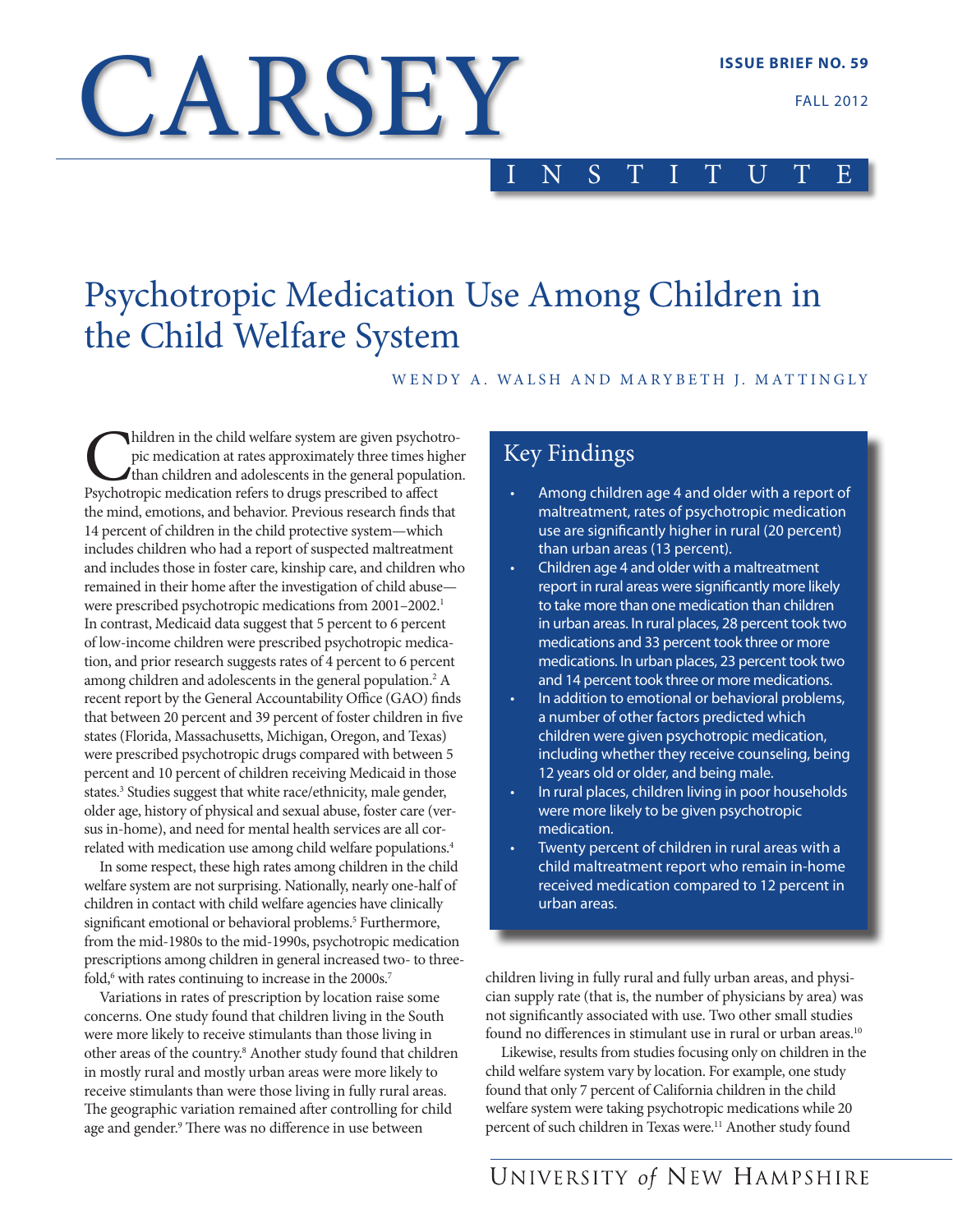rates varied between 0 percent and 40 percent across a variety of locations.12 Both studies found few contextual factors (such as Medicaid generosity, per capita rate of psychiatrists, or county poverty rates, among others) predicted medication use. Instead, child characteristics were more important predictors.

Thus, place appears to be important in determining whether children involved with the child welfare system receive psychotropic medication. Therefore, understanding psychotropic medication use in rural versus urban areas can help determine if some children disproportionally receive medical, rather than other, interventions in rural or urban areas and provide a better understanding of need, which can contribute to meaningful policy and resource allocation discussions.

# Psychotropic Medication Use

Using data from the second National Survey of Child and Adolescent Well-Being (NSCAW II), we find that among children age 4 and older with a maltreatment report, rates of psychotropic medication use are significantly higher in rural than urban areas (see Figure 1).<sup>13</sup> Twenty percent of children with a maltreatment report in rural areas currently receive medication compared with 13 percent of those in urban areas. More rural children have also ever been given psychotropic medication: 27 percent of children with a maltreatment report in rural areas had ever received medication compared with 19 percent of those in urban areas.

Children with a maltreatment report receiving medication

### FIGURE 1. PSYCHOTROPIC MEDICATION USE BY PLACE, **among children 4 and older with a child maltreatment report**





in rural areas were significantly more likely to take multiple medications than were those in urban areas (see Figure 2). Specifically, in rural places, 33 percent of children were given three or more medications compared with 14 percent of children in urban places.





*Note: An asterisk (\*) indicates statistically significant differences (p<0.05). Source: NSCAW II*

# Need for Psychotropic Medication

Nationally, an estimated 42 percent of children with a maltreatment report who also have emotional/behavioral problems take psychotropic medication, with no differences in use of medication in rural or urban areas. Children with a maltreatment report in rural areas were significantly more likely to have a diagnosis of ADD/ADHD at the time of the maltreatment investigation (28 percent) than were children in urban areas (20 percent) (see Figure 3). However, there was no difference in use when examining only the group of children with ADD/ADHD. There were no other significant diagnostic differences by place. Overall, the most common diagnosis was ADD/ADHD (22 percent), followed by an emotional problem (19 percent), developmental delay (5 percent), and autism (3 percent).

### **Figure 3. Emotional or behavioral problems among children 4 and older with a child maltreatment report**



*Note: An asterisk (\*) indicates statistically significant differences (p<0.05). Source: NSCAW II*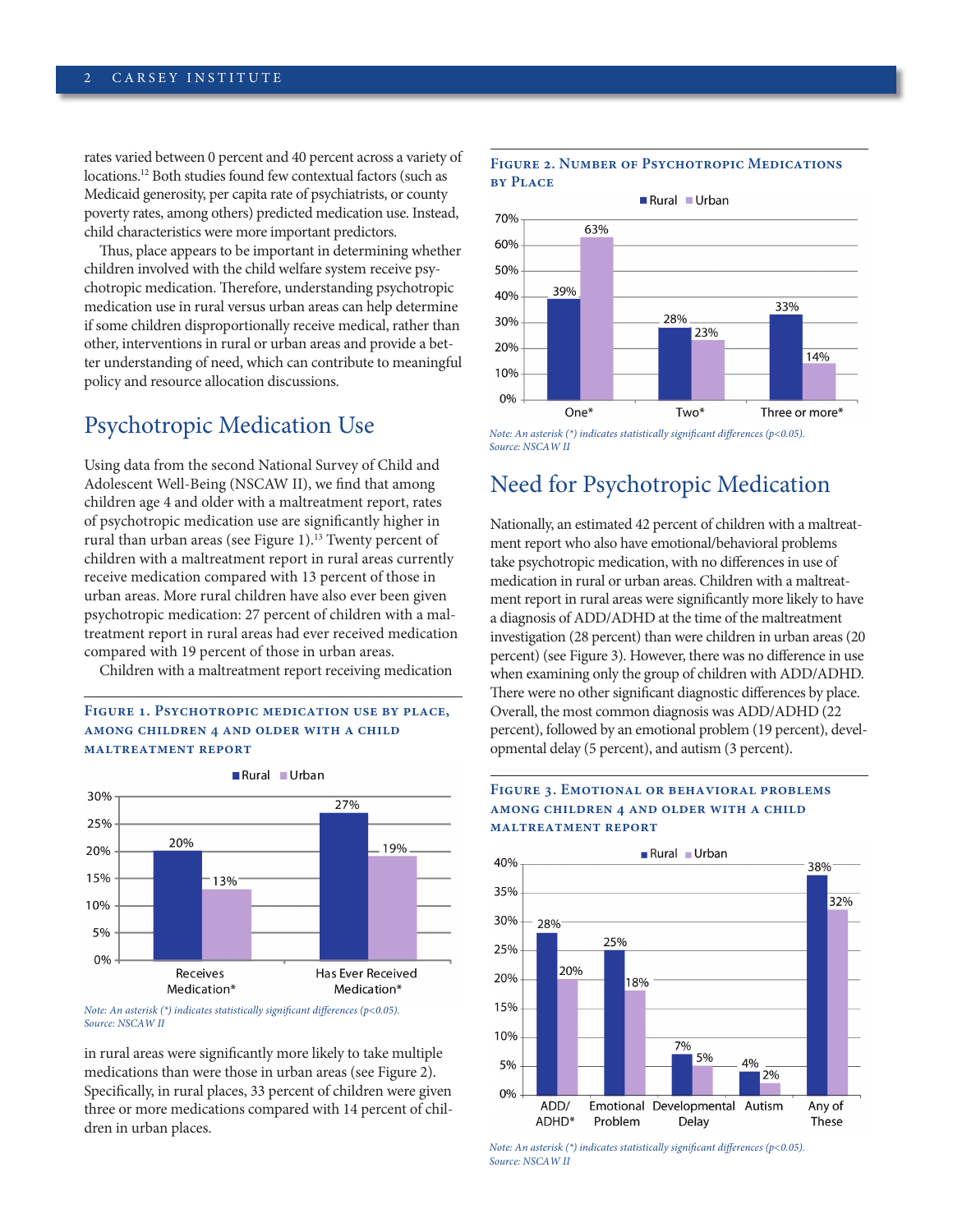# Characteristics of Children Receiving Medication

There were several significant differences in the characteristics of children receiving medication in rural and urban places (see Table 1). In rural places, children with a maltreatment report receiving medication were significantly more likely than those in urban places to be:

- Older: 36 percent of children aged 12-17 in rural places with a maltreatment report receive medication versus 12 percent in urban places.
- Girls: 19 percent of girls in rural places with a maltreatment report receive medication versus 8 percent in urban places.
- Living at home after the child abuse investigation (that is, not removed because of concerns for safety): 20 percent of children with a maltreatment report who are living at home in rural places receive medication versus 12 percent in urban places.
- Poor: 29 percent of rural children with a maltreatment report and living in poor households—whose income is 50 percent to 100 percent of the federal poverty level receive medication versus 12 percent in urban places.

There was no difference across rural and urban areas in receiving medication by race/ethnicity or whether the child received counseling. About 21 percent of white children received medication in both rural and urban areas, and 10 percent of minority children received medication in both rural and urban areas. Nearly one-half of children receiving counseling in both rural and urban areas were also taking psychotropic medications.

To understand the impact of these characteristics in rural versus urban places, we conducted a multivariate logistic regression model. This analysis simultaneously accounts for many possible factors and determines the probability of psychotropic medication use for each individual factor net of the others. This type of analysis is important because it accounts for factors that tend to cooccur. Children with an emotional or behavioral problem had the highest probability of psychotropic medication use.<sup>14</sup> Children who receive counseling, children who are 12 years old or older, and boys had higher probabilities of psychotropic medication use, net of other factors.

Because characteristics of children on medication in rural and urban areas differed, we also included four interaction terms in the regression (rural and poor, rural and child aged 12 or older, rural and boy, and rural and out-of-home placement). This is important because it allows us to examine the association of psychotropic medication use for these particular characteristics, controlling for other factors. Even accounting for other

### **Table 1. Characteristics of children 4 and older with a child maltreatment report receiving medication by place**

| Characteristic            | % Rural Children | % Urban Children |
|---------------------------|------------------|------------------|
| Child's age               |                  |                  |
| 4 to 11                   | 11               | 14               |
| 12 to 17*                 | 36               | 12               |
| Child's gender            |                  |                  |
| Male                      | 21               | 19               |
| Female*                   | 19               | 8                |
| Child's placement         |                  |                  |
| In-home*                  | 20               | 12               |
| Out of home               | 18               | 22               |
| Federal poverty level     |                  |                  |
| < 50%                     | 17               | 12               |
| $50 - 100\%$ *            | 29               | 12               |
| 100-200%                  | 17               | 12               |
| $<$ 200%                  | 14               | 17               |
| Child's race/ethnicity    |                  |                  |
| White, non-Hispanic       | 21               | 20               |
| Minority                  | 16               | 10               |
| Child receives counseling |                  |                  |
| Yes                       | 50               | 44               |
| No                        | 9                | 7                |
|                           |                  |                  |

*Note: An asterisk (\*) indicates statistically significant differences (p<0.05). Source: NSCAW II*

characteristics, rural children living in poor households (less than 100 percent of federal poverty), and those aged 12 and older had higher probabilities of receiving psychotropic medication than their urban peers.

# Understanding Psychotropic Medication Use in Rural and Urban Places

The significantly higher rates of psychotropic medication use among children in rural areas and the significantly higher rates of taking multiple medications point to the need among child welfare professionals in rural areas to closely monitor use. There were several significant differences in the characteristics of children receiving medication in rural and urban places. In rural places, children receiving medication were more likely to be older, girls, living at home, and poor compared to those receiving medication in urban places. When used appropriately medications can provide a viable treatment option. However, it is generally recommended that prescriptions be closely monitored, especially when children are prescribed more than one medication.<sup>15</sup>

A number of factors may play a role in the patterns of psychotropic medication use in the child welfare system, including:16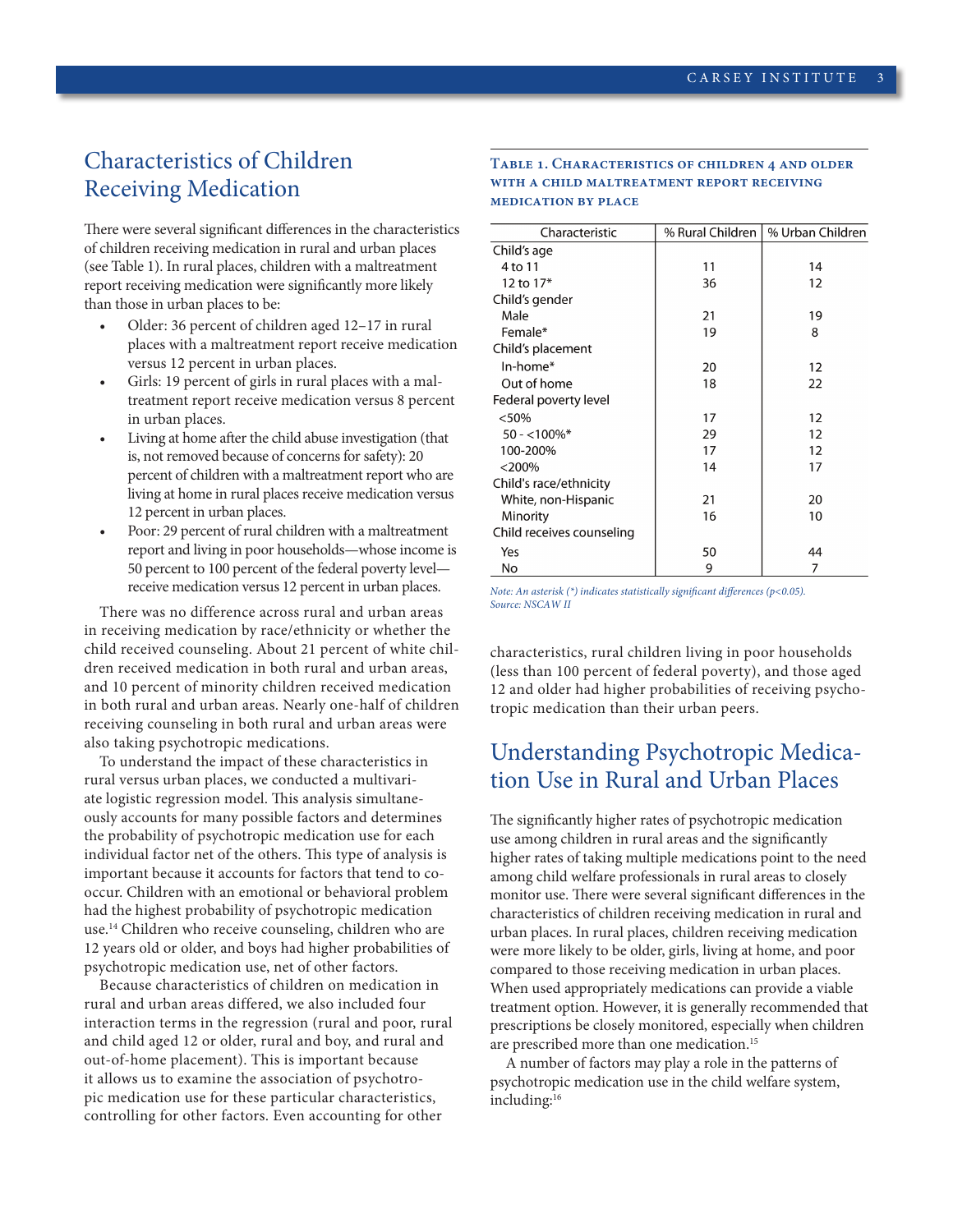- Insufficient state oversight and monitoring of psychotropic medication use
- Gaps in coordination and continuity of medical and mental health care across public health and social service systems
- Provider shortages, especially of board-eligible and board-certified child and adolescent psychiatrists, especially in rural areas
- Lack of access to effective nonpharmacological treatments in outpatient settings

The Administration on Children, Youth, and Families (ACF) has focused on the social and emotional well-being among children involved in foster care.<sup>17</sup> For example, a new requirement mandated in the Child and Family Service Improvement and Innovation Act (P.L. 112-34) requires states to include a psychotropic medication oversight plan in their "State Child and Family Service Plans" when children enter out-of-home care.18 Given the high rates of use, this is encouraging oversight. However, this requirement does not address psychotropic medication use among children who remain in their home. Given that 20 percent of children in rural areas with a child maltreatment report who remain in-home are receiving medication, it would be beneficial for child welfare professionals and pediatricians to help educate parents about access to both pharmacological and nonpharmacological behavioral treatments. Doing so can help ensure that children in need are receiving appropriate services. Because rates of counseling did not differ across place type, it will still be important to maintain or enhance access to nonpharmacological treatment across rural and urban America. Although we did not explore the topic here, future research should consider how the quality of services might differ across place.

Much more information is needed to better understand the use and impact of such medication. For example, few studies have examined the safe and appropriate pediatric use of psychotropic medication,<sup>19</sup> and there is even less evidence of the effectiveness of pharamacologic interventions for treating trauma-related symptoms in children.<sup>20</sup> In the absence of such research, it is not possible to adequately assess the positive and negative short- and long-term effects of psychotropic medication use.21

Medication can be an important component of a comprehensive response to the mental health needs of children. However, as described in the recent memorandum by the ACF, current use of psychotropic medications among children in foster care and among the child welfare population may exceed practice standards.<sup>22</sup> The memorandum emphasizes that greater oversight of psychotropic medication is necessary, with enhanced collaboration among child welfare agencies, families, and professionals and organizations providing mental health services. The results of the current analysis indicate that more information is needed about the complex decision-making process regarding medication use. This includes a need to better understand how who ultimately decides may make a difference in use, how pediatric clinicians make decisions, and the impact of community norms on medication use.23 The results presented here provide a first step in increasing awareness about characteristics of children receiving medication. This information may help professionals working with children involved with the child welfare system and ensure that effective treatment plans are in place for children.

## Data

All fifty states, the District of Columbia, and U.S. Territories have mandatory child abuse and neglect reporting laws that require certain professionals and institutions to report suspected maltreatment to a child protection services (CPS) agency. CPS then investigates the reports of suspected maltreatment. The data for this analysis come from a national sample of children who had a maltreatment report that resulted in an investigation: the second National Survey of Child and Adolescent Well-Being (NSCAW II). It includes both substantiated cases, cases with sufficient evidence to determine that child maltreatment has occurred, and unsubstantiated cases, cases in which maltreatment cannot be substantiated. The NSCAW II study design mirrors that of NSCAW I, which collected data on children involved with CPS beginning in 1999. The NSCAW II cohort includes 5,873 children, aged birth to 17.5 years old, who had contact with the child welfare system within a fifteenmonth period beginning in February 2008. A two-staged cluster sampling strategy was used. Information on the NSCAW II study design and sampling procedure has been previously published.24 Face-to-face interviews were conducted with children, parents, and nonparent adult caregivers and investigative caseworkers. Statistics were computed using survey weights to account for the complex sampling design of NSCAW. All differences discussed are statistically significant at the 95 percent confidence level ( $p < .05$ ).

The sample for this analysis included 2,561 children aged 4 to 17.5 years old because initial analysis indicated psychotropic medication typically began at age 4 (only three children younger than age 4 were on medication). Most of the children in the sample (87 percent) were living at home; 13 percent were living out-of-home.

The urbanicity of the primary sampling unit (PSU)/ county was calculated using the Census Bureau definitions for the entire county/PSU. Urban was defined as greater than 50 percent of the population living in an urban area, whereas nonurban/rural was defined as all areas that did not meet this requirement.

A few caveats should be mentioned. NSCAW's data confidentiality agreements preclude analysis by county. Therefore, our analysis focused on the urbanicity of the area served by the child welfare agency. However, it could be that the impact of urbanicity may vary by the state. We did not have information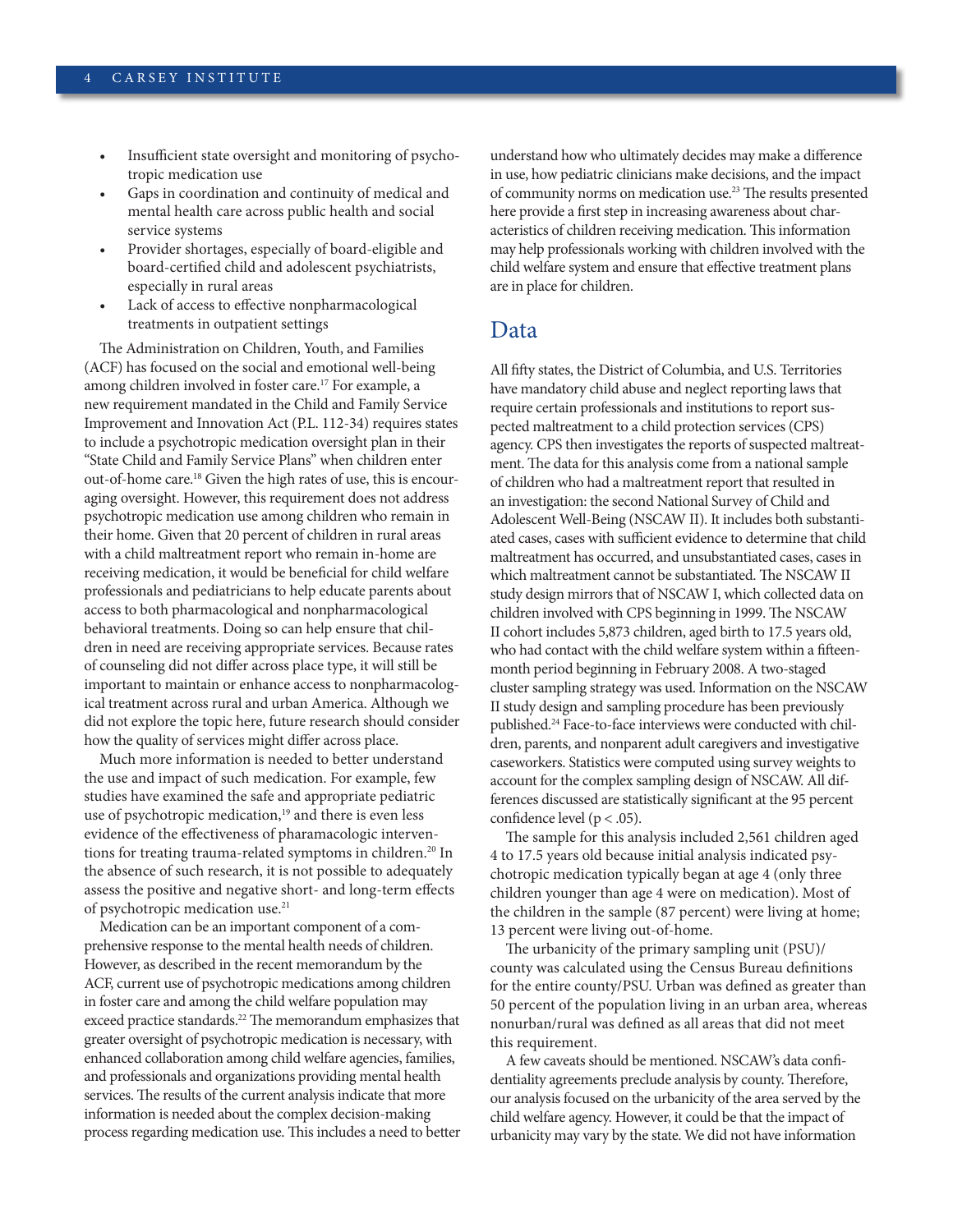### **Definitions**

*Current use of psychotropic medication* is indicated when a caregiver answered yes to "Is child currently taking any medication for emotional or behavioral problems?" *Ever using psychotropic medication* is indicated when a caregiver answered yes to "To your knowledge, has child ever taken any medication prescribed by a doctor or clinician for emotional or behavioral problems?"

*Emotional or behavior problems* are indicated when a caregiver answered yes to whether their child has attention deficit disorder or attention deficit hyperactivity disorder (ADD or ADHD); autism, autism spectrum disorder (ASD); mental retardation or developmental delay; or depression, anxiety, an eating disorder, or other emotional problems.

*Any counseling services* are indicated when a caregiver answered yes to their child receiving counseling services at a mental health community center, private practice, or in-home counseling services in the past twelve months.

about the experience or training of the prescriber, which could likely affect rates. We also lacked information on whether use is indicative of appropriate or inappropriate use. Future research should consider some of these additional considerations of use.

### ENDNOTES

1. Ramesh Raghavan et al.,"Psychotropic Medication Use in a National Probability Sample of Children in the Child Welfare System," *Journal of Child and Adolescent Psychopharmacology,* vol. 15, no. 1 (2005): 97-106.

2. A. Martin et al., "Multiple Psychotropic Pharmacotherapy among Child and Adolescent Enrollees in Connecticut Medicaid Managed Care," *Psychiatric Services*, vol. 54 (2003): 72-77; M. Olfson et al., "National Trends in the Use of Psychotropic Medications by Children," *Journal of the American Academy of Child and Adolescent Psychiatry*, vol. 41 (2002): 514-521; J. Zito et al., "Psychotropic Practice Patterns for Youth: A 10-Year Perspective," *Archives of Pediatric Adolescent Medicine*, vol. 157 (2003): 17-25; G. A. Simpson et al., "Use of Mental Health Services in the Past 12 Months by Children aged 4-17 Years: United States 2005-2006," NCHS data brief (Washington, DC: 2008), [www.cdc.gov/nchs/data/](http://www.cdc.gov/nchs/data/databriefs/db08.pdf) [databriefs/db08.pdf](http://www.cdc.gov/nchs/data/databriefs/db08.pdf) (retrieved September 11, 2012).

3. General Accountability Office, "HHS Guidance Could Help States Improve Oversight of Psychotropic Prescriptions" (Washington, DC: GAO, December 2011).

4. A. Breland-Noble et al., "Use of Psychotropic Medications by Youths in Therapeutic Foster Care and Group Homes," *Psychiatric Services*, vol. 55 (2004), 706708; R. Raghavan and J. McMillen, "Use of Multiple Psychotropic Medications among Adolescents Aging Out of Foster Care," *Psychiatric Services*, vol. 59 (2008): 1052-1055; Raghavan, "Psychotropic Medication Use in a National Probability Sample"; L.F. Stambaugh et al., *Psychotropic Medication Use by Children in Child Welfare* (Washington, DC: Office of Planning, Research and Evaluation, Administration for Children and Families, U.S. Department of Health and Human Services, 2012).

5. B. J. Burns et al., "Mental Health Need and Access to Mental Health Services by Youths Involved with Child Welfare: A National Survey," *Journal of American Academy of Child and Adolescent Psychiatry*, vol. 43, no. 8 (2004): 960-970.

6. R. Goodwin et al., "Prescription of Psychotropic Medications to Youths in Office-Based Practice," *Psychiatric Services*, vol. 52 (2001): 1081-1087; Martin et al., "Use of Multiple Psychotropic Drugs"; Olfson et al., "National Trends in the Use of Psychotropic Medications"; Zito et al., " Psychotropic Practice Patterns."

7. R. Mojtabai and M. Olfson, "National Trends in Psychotropic Medication Polypharmacy in Office-Based Psychiatry," *Archives of General Psychiatry*, vol. 67 (2010): 26-36; M. Olfson et al., "National Trends in the Outpatient Treatment of Children and Adolescents with Antipsychotic Drugs," *Archives of General Psychiatry*, vol. 63 (2006): 689-685.

8. K. Hoagwood et al., "Medication Management of Stimulants in Pediatric Practice Settings: A National Perspective," *Journal of Developmental and Behavioral Pediatrics*, vol. 21 (2000): 322-331.

9. E. Cox et al., "Geographic Variation in the Prevalence of Stimulant Medication Use Among Children 5 to 14 Years Old: Results from a Commercially Insured U.S. Sample," *Pediatrics*, vol. 111, no. 2 (2003): 237-243.

10. M. Rappley et al., The Use of Methylphenidate in Michigan," Archives of Pediatric Adolescent Medicine, vol. 149, (1995): 675-679; R. Bussing et al., "Children in Special Education Programs: Attention Deficit Hyperactivity Disorder, Use of Services, and Unmet Needs," *American Journal of Public Health*, vol. 88 (1998): 880-886.

11. R. Raghavan et al. "Interstate Variation in Psychotropic Medication Use Among a National Sample of Children in the Child Welfare System," *Child Maltreatment*, vol. 15, no 2 (1998): 121-131.

12. L. Leslie et al., "Investigating Geographic Variation in Use of Psychotropic Medications Among Youth in Child Welfare," *Child Abuse and Neglect*, vol. 35 (1998): 333-342.

13. Only children age 4 and older were included in the analysis described here because medication use increased at age 4 (only three children younger than age 4 were on medication). In the text when we refer to children in the analysis, we are referring to children age 4 and older.